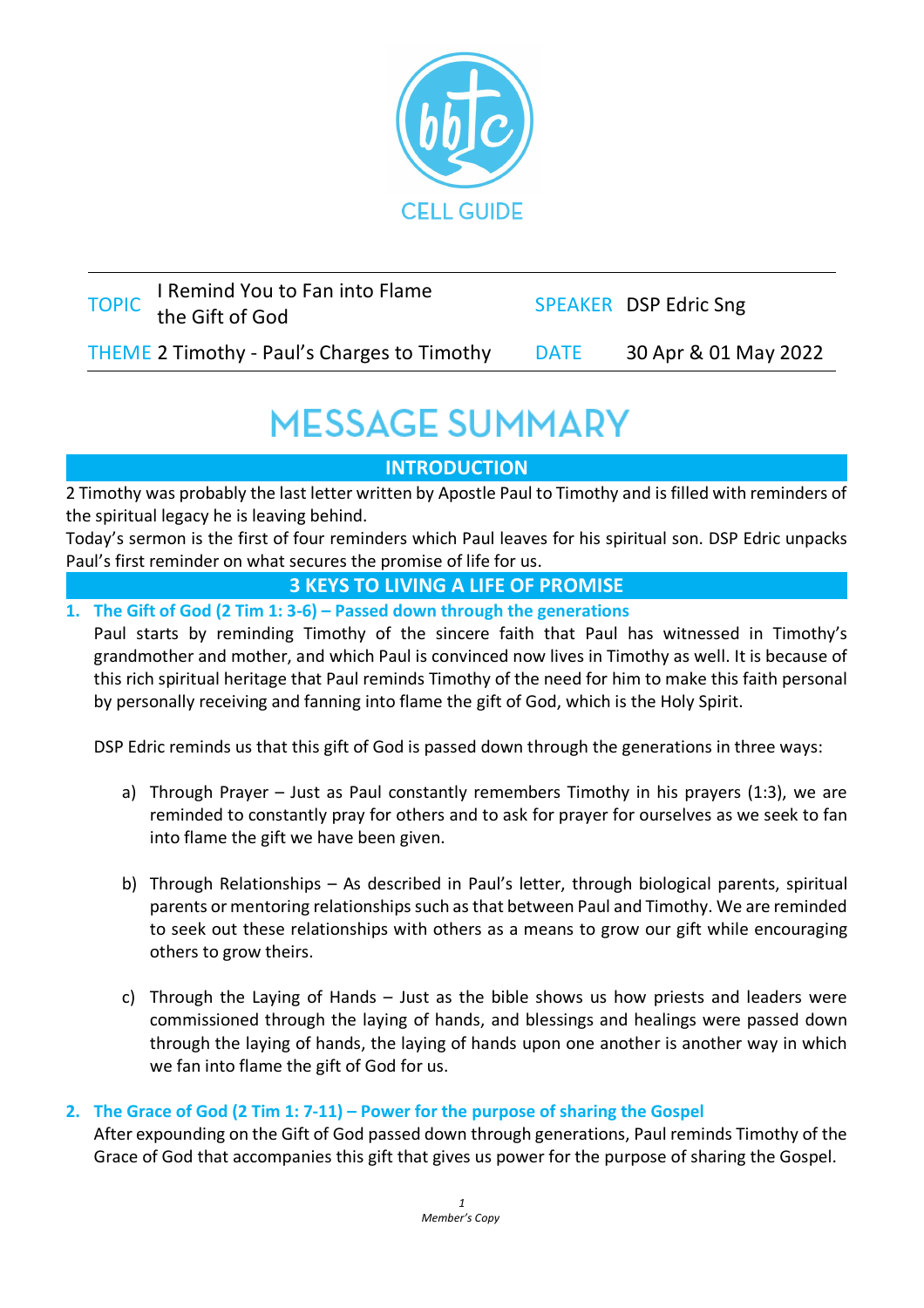DSP Edric reminds us that in BBTC, sharing the Gospel can take the following forms:

- a) Prayer Strategic Prayers against Spiritual Strongholds DSP reminds us that prayer is powerful and necessary as our struggle is against the spiritual realm. As such, our prayers should be thorough and targeted to address and resolve the strongholds in our lives and the lives of those we are called to reach.
- b) Building Intentional Relationships DSP reminds us that much of BBTC events are designed to support the building of relationships and the inviting of close friends and family to take part in celebrations and events that invite them to fellowship together.
- c) Sharing the Gospel Finally, DSP reminds us that this fellowship should be purposeful and lead us to share the Gospel, under the prompting of the Spirit. Fellowship alone will not save our friends and family, only the Good News of God's love and His Son's sacrifice can do that.

Paul reminds Timothy that as we share the Gospel, we will face challenges, trials and even suffering. But we are reminded that the suffering that we endure for the Gospel, we endure with the help of the Holy Spirit, with the sure promise of eternal rewards, and with a clear purpose given to us by our Lord and saviour. When we struggle as we serve God, we are reminded to return to the "Fuel Tank", to the Grace of God that has been promised to us, that we may abound in every good work (2 Cor 9:8), and that we may receive help in times of need (Heb 4:16).

#### **3. Guarded by God (2 Tim 1: 12-18) – Protected by His Goodness**

As Paul talks about his purpose of sharing the Gospel, and how he suffers for it, he also goes on to share with Timothy that he is not ashamed of his suffering, as it is God's Goodness that protects Paul.

DSP Edric reminds us of how God's goodness protects us:

- a) God guards our soul As Paul himself confesses, we should have full confidence that God is able to guard our souls as we entrust it to Him until the day Christ returns. (1:12b)
- b) God guards our walk Whatever little that we have in our walk of faith, trust that it will grow as we walk with Him, and that the Holy Spirit who lives in us will guard this walk of ours. (1:14)
- c) Though people may fail us, God never will! Paul's personal experience of being betrayed and deserted shows that no matter who we are, people may still fail us. In stark contrast is Paul's continued trust in God and calling on God in prayer. His experience shows us that God never slumbers; He watches over us and cares for us (Ps 121).

### **CONCLUSION**

At the end of his life, Paul earnestly shares with Timothy on the importance of fanning into flame the Gift of God that has been passed down through the generations.

Paul urges Timothy to always return to and rely on the Grace of God as he contends for the Power for the purpose of sharing the Gospel.

And finally, Paul reminds Timothy that everything of eternal value, his soul, his walk, is Guarded by God. That even while people may fail us, this trustworthy and promise-keeping God will never fail us.

These parting words also apply to us, we are all called to a life of promise in Christ Jesus, and we can live this life of promise by the Gift of God, the Grace of God and knowing that we are Guarded by God.